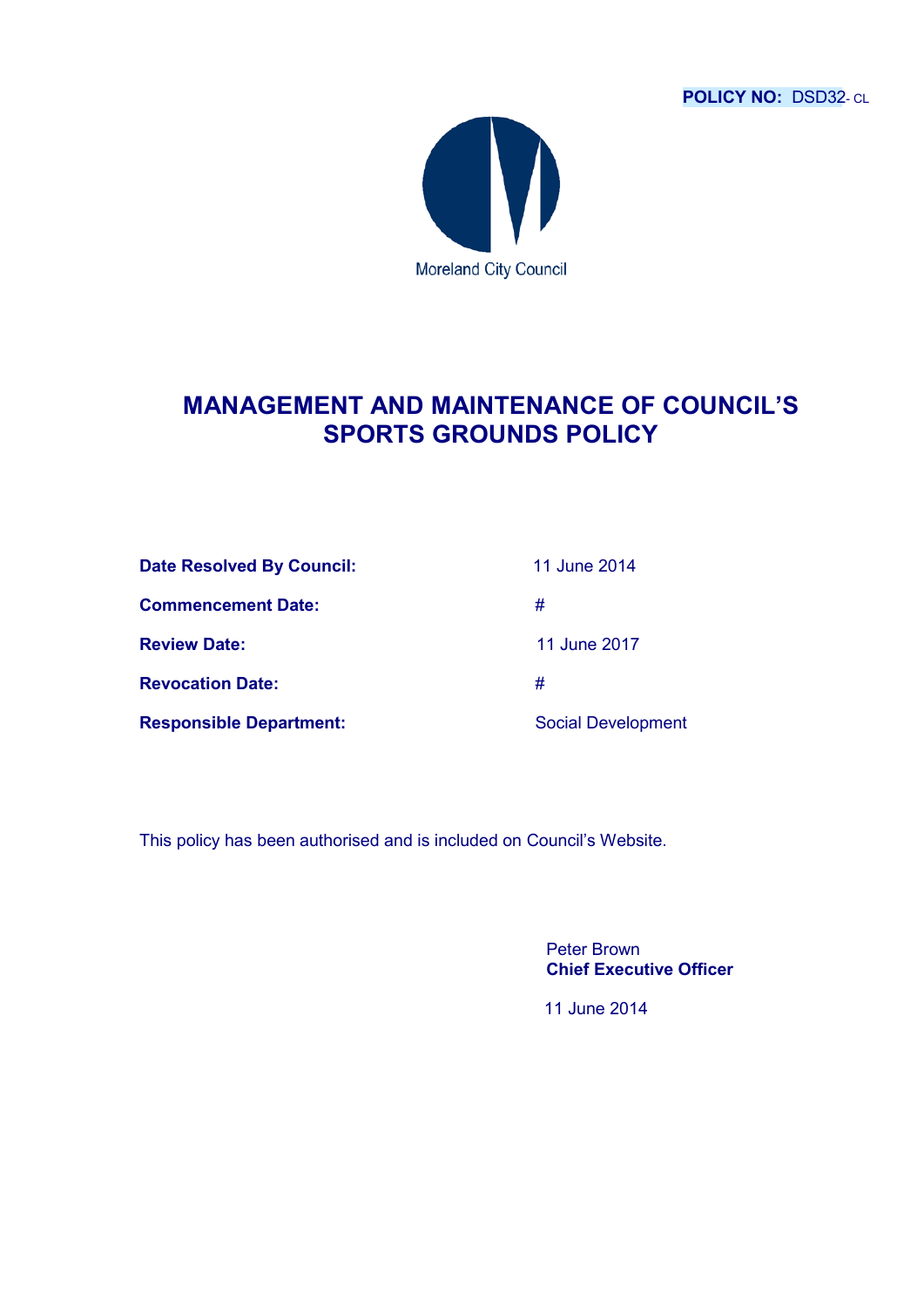**\_\_\_\_\_\_\_\_\_\_\_\_\_\_\_\_\_\_\_\_\_\_\_\_\_\_\_\_\_\_\_\_\_\_\_\_\_\_\_\_\_\_\_\_\_\_\_\_\_\_\_\_\_\_\_\_\_\_\_\_\_\_\_\_\_\_\_\_\_\_\_\_\_** 

**\_\_\_\_\_\_\_\_\_\_\_\_\_\_\_\_\_\_\_\_\_\_\_\_\_\_\_\_\_\_\_\_\_\_\_\_\_\_\_\_\_\_\_\_\_\_\_\_\_\_\_\_\_\_\_\_\_\_\_\_\_\_\_\_\_\_\_\_\_\_\_\_\_** 

### **1. PURPOSE**

Moreland Sports Grounds Management and Maintenance Policy aims to provide guidance to Council staff, user groups and the community so that sports grounds can be sustainably managed to ensure an appropriate use, quality and service levels as well as equity for the community, considering the resources available to Council.

### **2. OBJECTIVE**

The ability of Council to provide safe playing grounds of a suitable quality for competition levels, and to maintain acceptable quality of playing surfaces is an important factor to consider. The type of use, age of users and intensity of use, level of competition and compatibility between the varieties of users is a major factor in Council being able to provide sport grounds which meet acceptable standards. Council has an allocated annual budget for playing field maintenance works. The following strategies are implemented in an effort to achieve parity between acceptable levels of service (quality), safe playing surfaces and available resources:

- A programmed approach to sports field maintenance based on a 3-tiered hierarchy
- To have a set specification covering sport field maintenance to appropriate quality standards within the budget allocation by Council. This specification will be reviewed prior to each season.
- To have a program of sport field renovations achievable within existing budget allocations.
- Sport grounds are closed for the last 2 weeks of March and 4 weeks in September for seasonal changeover and annual restoration works. No forward bookings for use of the playing surfaces will be taken for these periods.
- Watering systems will be used at all sport grounds and maintained as appropriate considering any water restrictions enforced by Melbourne Water.
- Sub-soil drainage systems are to be used and maintained as appropriate and installed where necessary.
- Cricket covers to be used on turf wickets in winter as well as summer to minimise damage to the turf wicket tables in wet conditions.
- Maintenance needs for sport grounds will be prioritised over requests for access from casual hirers.
- Capital works and ground reconstructions to be undertaken as required and according to available budget.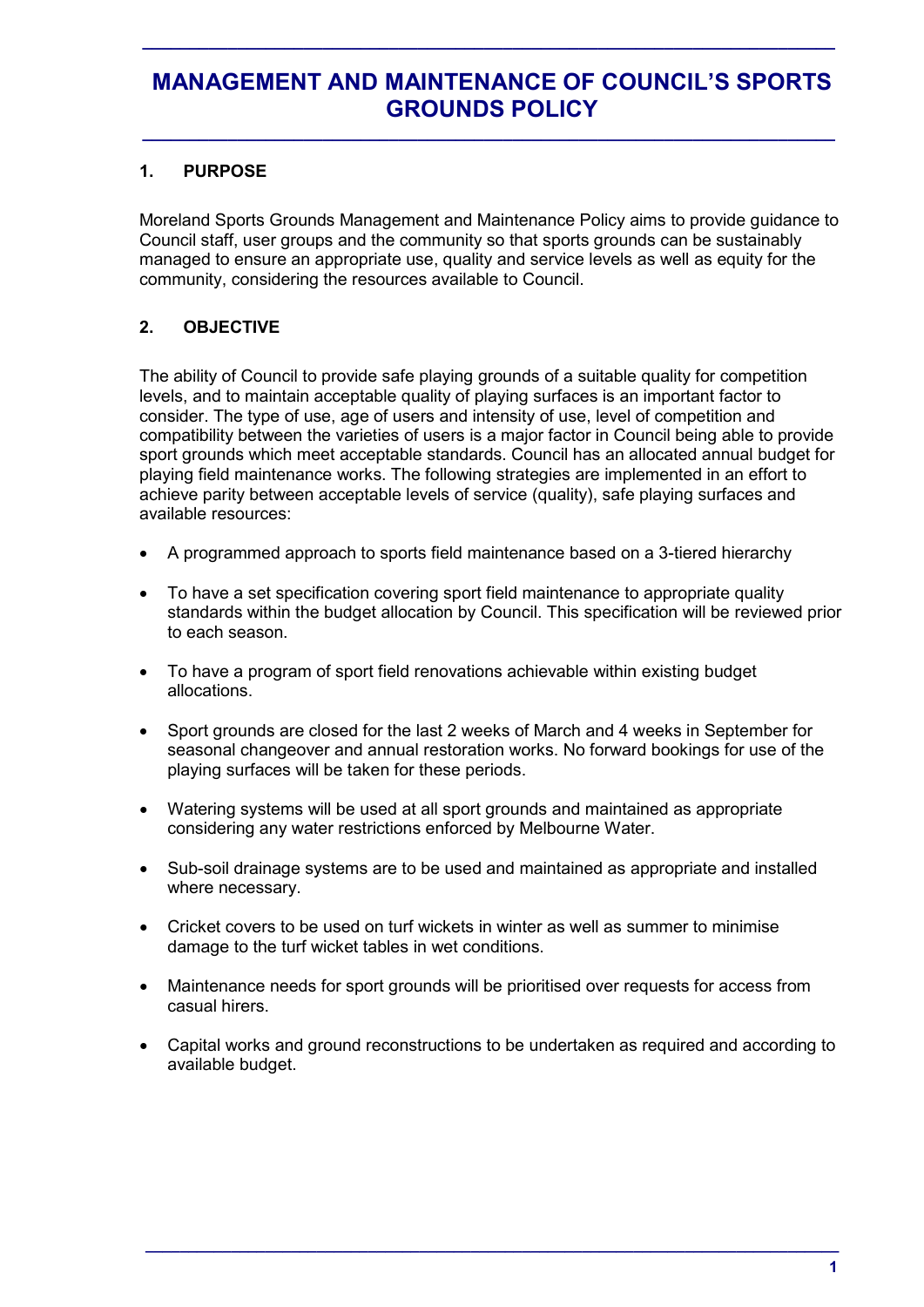**\_\_\_\_\_\_\_\_\_\_\_\_\_\_\_\_\_\_\_\_\_\_\_\_\_\_\_\_\_\_\_\_\_\_\_\_\_\_\_\_\_\_\_\_\_\_\_\_\_\_\_\_\_\_\_\_\_\_\_\_\_\_\_\_\_\_\_\_\_\_\_\_\_** 

**\_\_\_\_\_\_\_\_\_\_\_\_\_\_\_\_\_\_\_\_\_\_\_\_\_\_\_\_\_\_\_\_\_\_\_\_\_\_\_\_\_\_\_\_\_\_\_\_\_\_\_\_\_\_\_\_\_\_\_\_\_\_\_\_\_\_\_\_\_\_\_\_\_** 

#### **3. BACKGROUND**

Council has 56 sports grounds available for use in the City of Moreland. These are currently very well utilised by a variety of user groups including sports clubs, Sports Associations, schools, community groups and residence of Moreland. The demand on these facilities is ever increasing. While Council would like to have facilities available to meet all seasonal, annual tenancy and casual bookings requests this is becoming more difficult with the increasing demands on the existing sports grounds and the very limited opportunity for expansion.

In 2013 Council's Open Space Maintenance and Recreation Services Units undertook a significant review of the management and maintenance requirements of sports grounds in Moreland. The review process identified the value in developing a Sports Grounds Maintenance Schedule, which has since been developed to provide a hierarchy of sports grounds to assist in the maintenance and management of Moreland's sports grounds.

Moreland Sports Grounds Management and Maintenance Policy looks to provide guidance to Council staff, user groups and the community so that sports grounds can be sustainably managed to ensure an appropriate use, quality and service levels as well as equity for the community, considering the resources available to Council.

This document has been informed by and links to:

- [Active Moreland Framework](http://www.moreland.vic.gov.au/mccwr/publications/policies-strategies-plans/active%20moreland%20framework%202010-2014%20-%20council%20resolved.pdf) 2010-2014 D10/71399
- Allocation and use of Sports [facilities, grounds and pavilions policy](http://www.moreland.vic.gov.au/about-council/publications/home_policies-and-strategies.html) 1/11/12 D12/269802
- Draft Moreland Sport and Physical Activity Strategy 2014 2018 D14/13911
- [Health and Wellbeing Plan](http://www.moreland.vic.gov.au/mccwr/publications/policies-strategies-plans/health%20and%20wellbeing%20plan%202010%20-%202014%20-%20council%20resolved.pdf) 2013-2017 D13/318267
- [Moreland Open Space Strategy](http://www.moreland.vic.gov.au/mccwr/publications/policies-strategies-plans/moss%20pulished%20document%202012-22.pdf) 2012-2022 D12/233881
- Sports [Facilities, Grounds and Pavilions User Guide](http://www.activemoreland.com.au/Documents/Moreland%20Sports%20Clubs/RS%20-%20Sports%20ground%20user%20guide%202013.pdf)

#### **4. DETAILS**

The Moreland Sports Grounds Maintenance Schedule has been developed to assist sports field users and managers to implement sustainable management of sports grounds under the care control and management of Council.

The purpose of the Moreland Sports Grounds Maintenance Schedule is to:

#### **'Provide equitable access and safe playing conditions for users while sustainably managing available Sports Grounds.'**

This document applies to all sports clubs, Sports Associations, schools, and community groups wishing to use sport grounds in Moreland on either a seasonal, annual tenancy or casual basis.

The specific objectives of the Sports Grounds Maintenance Schedule are to:

• Ensure the provision of a range of safe and suitably maintained playing surfaces.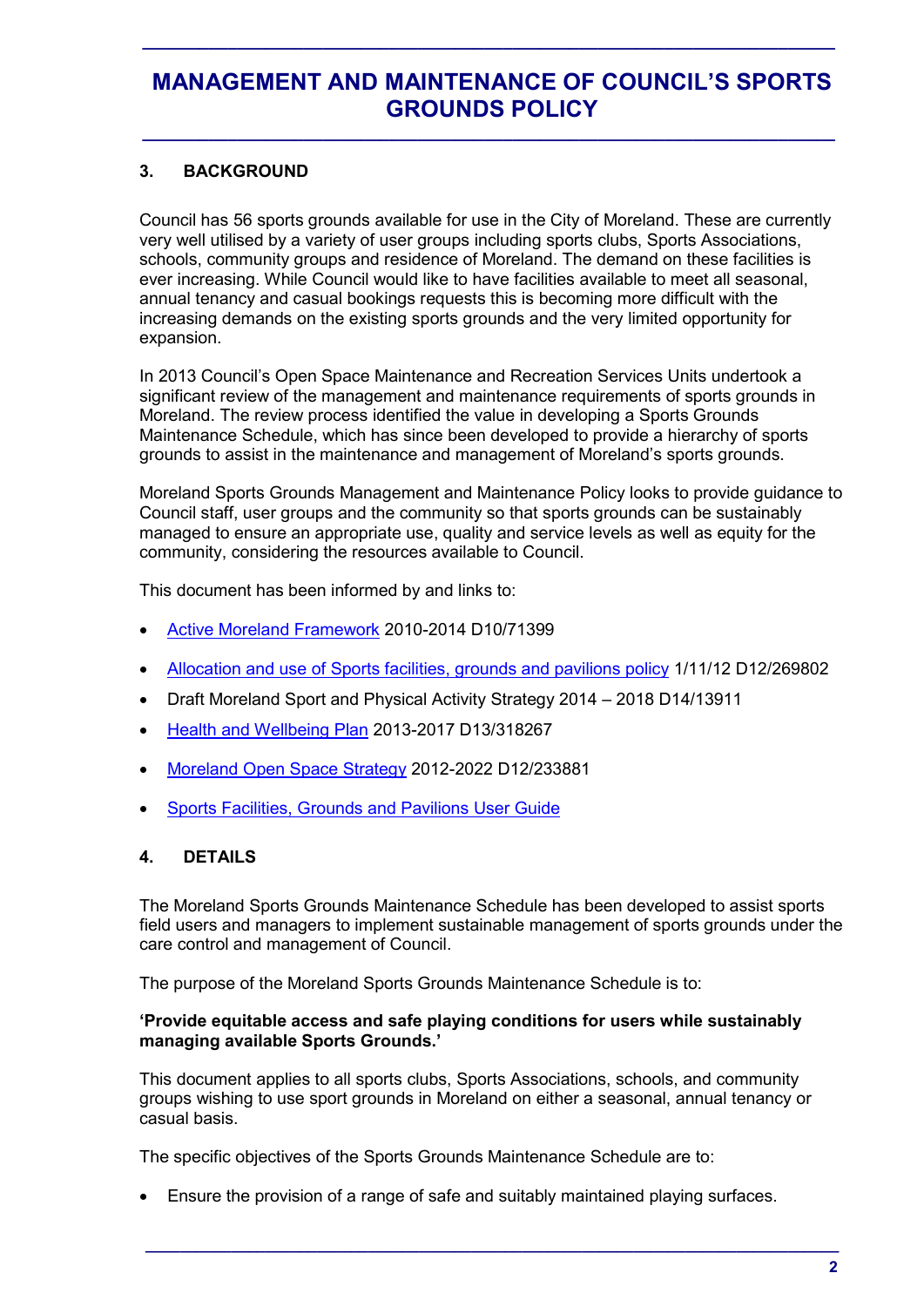**\_\_\_\_\_\_\_\_\_\_\_\_\_\_\_\_\_\_\_\_\_\_\_\_\_\_\_\_\_\_\_\_\_\_\_\_\_\_\_\_\_\_\_\_\_\_\_\_\_\_\_\_\_\_\_\_\_\_\_\_\_\_\_\_\_\_\_\_\_\_\_\_\_** 

**\_\_\_\_\_\_\_\_\_\_\_\_\_\_\_\_\_\_\_\_\_\_\_\_\_\_\_\_\_\_\_\_\_\_\_\_\_\_\_\_\_\_\_\_\_\_\_\_\_\_\_\_\_\_\_\_\_\_\_\_\_\_\_\_\_\_\_\_\_\_\_\_\_** 

- To identify a sports field hierarchy to inform the maintenance regime and appropriate works
- Facilitate a diversity of sport activities for Moreland residents.
- Acknowledge that use and activities throughout the year will impact on the quality of the playing surfaces.
- Allow adequate time for maintenance activities.
- Ensure sport field maintenance works are undertaken at appropriate times during the year to achieve the best results possible which will benefit all users.
- Enable the cost of maintenance to be recognised and partially recouped via appropriate fee structures for hire.
- Identify Capital Improvements for sport grounds, to be included in the development of Plans of Management and capital works budgets.

Increasing demand for limited sport grounds is a key issue in Moreland. Availability of sport grounds affects Council, sports clubs, Sports Associations, schools and the general public, wishing to use sports grounds in Moreland on either a seasonal, annual tenancy or casual basis.

Demand for sports grounds in Moreland has increased significantly in the last 5 years. There can be no argument that increasing participation in sport has a positive effect on the health of the community. However in a municipality with competing demands for sport grounds, this raises issues that need to be managed, particularly how grounds are managed to provide the best facility possible.

In an effort to manage sport grounds equitably across the community a Sports Grounds Maintenance Schedule has been developed. This Schedule is guided by a hierarchy of sports grounds based on the criteria outlined below:

- Level of competition
- Park profile
- Volume of use and any unique user needs
- Asset criticality
- Support facilities provided at the ground.

Understanding these elements informs the level and type of maintenance required at each ground and according to the factors identified above which determine the place of each sports field within the hierarchy.

The Sports Grounds Maintenance Schedule is outlined in **Appendix 1** .

The Sports Grounds Maintenance Schedule does not dictate allocations to sports clubs. Seasonal use can vary and this table will be used to provide guidance to users and staff on the maintenance management of sport grounds in Moreland.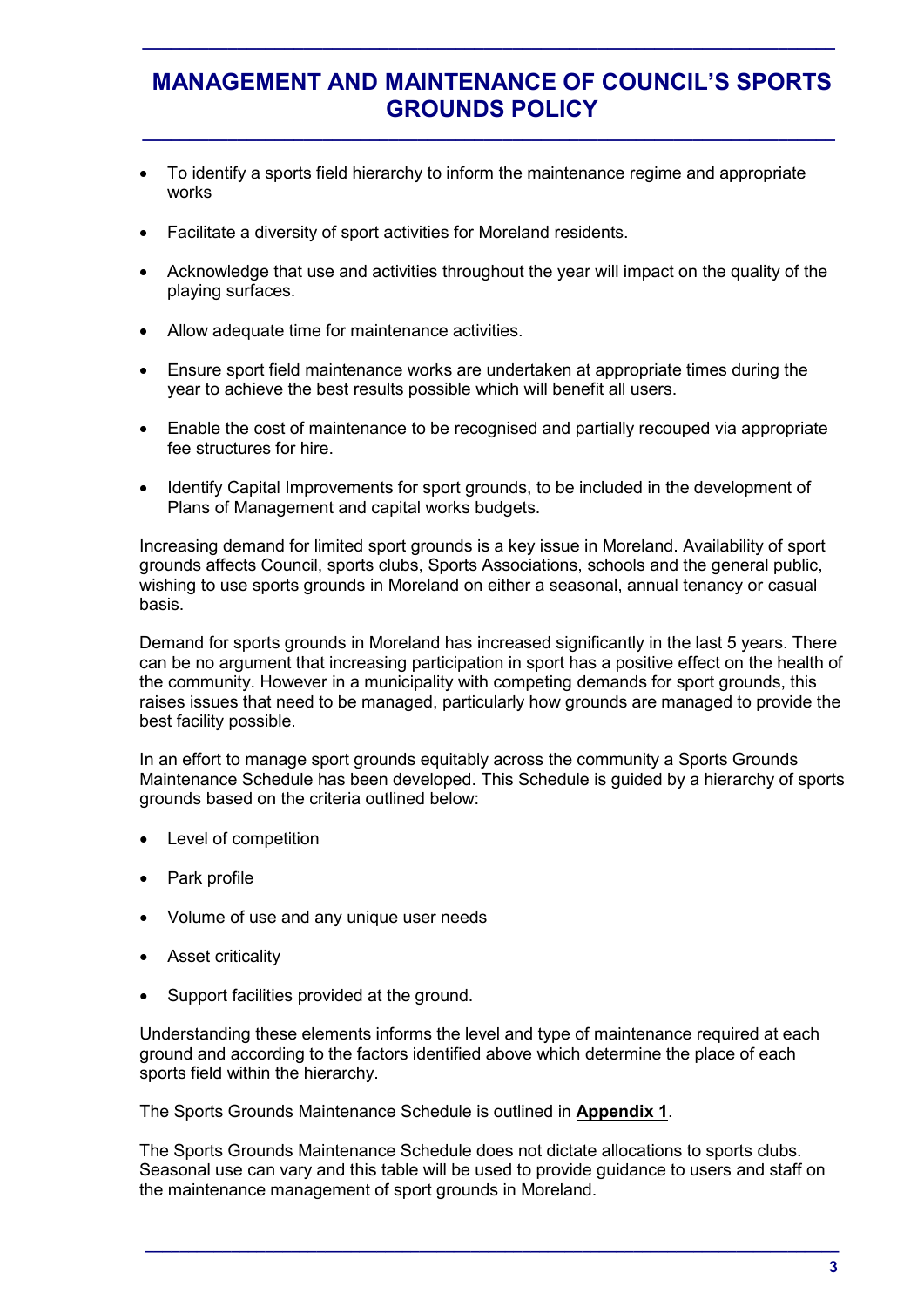**\_\_\_\_\_\_\_\_\_\_\_\_\_\_\_\_\_\_\_\_\_\_\_\_\_\_\_\_\_\_\_\_\_\_\_\_\_\_\_\_\_\_\_\_\_\_\_\_\_\_\_\_\_\_\_\_\_\_\_\_\_\_\_\_\_\_\_\_\_\_\_\_\_** 

**\_\_\_\_\_\_\_\_\_\_\_\_\_\_\_\_\_\_\_\_\_\_\_\_\_\_\_\_\_\_\_\_\_\_\_\_\_\_\_\_\_\_\_\_\_\_\_\_\_\_\_\_\_\_\_\_\_\_\_\_\_\_\_\_\_\_\_\_\_\_\_\_\_** 

The sports activities listed are based on the current and regular users of Council managed facilities and are based on 2013 demand and resourcing. This is considered to be the mix of sports activities for the identified sports field which will give the best results to maximise year round use for all users and best allow Council to provide acceptable quality facilities with the existing resources available.

The Sports Grounds Maintenance Schedule gives an order of preference of maintenance works that are necessary to be undertaken hence ensuring that sport grounds are managed throughout the year. It also lists compatible uses between summer and winter seasons which will:

- Reduce incompatible use of sports grounds between summer and winter seasons
- Result in minimal closure of Council sports grounds due to ground deterioration as a result of wet weather
- Increase the ability of Council to provide playing surfaces suitable for the level of competition
- Ensure users become more accountable for the amount of use and understand the effects of overuse on the sports grounds they use.

The sports grounds at the following reserves listed below are covered by this document.

Allard Park JP Fawkner Reserve Balfe Park Martin Reserve Brearley Reserve<br>
Campbell Reserve 
and the Moomba Park<br>
Moomba Park Campbell Reserve **Moomba Park**<br>CB Smith Reserve **Moomba Park CB Smith Reserve** City Oval **Mutton Reserve**<br>Clifton Park **Mutton Reserve**<br>Clifton Park Clifton Park **Clifton Park Clifton Park Reserve**<br>Cole Reserve **Cole Reserve** Cole Reserve Parker Reserve De Chene Reserve **Rayner Reserve** Rayner Reserve Dunstan Reserve **Reddish Reserve** Fleming Park **Sewell Reserve** Sewell Reserve Gillon Oval Shore Reserve Hallam Reserve Holbrook Reserve Wallace Reserve Hosken Reserve Wylie Reserve Jackson Reserve

Raeburn Reserve

The issued informing facility management addressed in this policy include:

- Demand management and seasonal use compatibility
- Booking guidelines and requirements
- Quality, maintenance and service description
- Sports field upgrades and capital improvements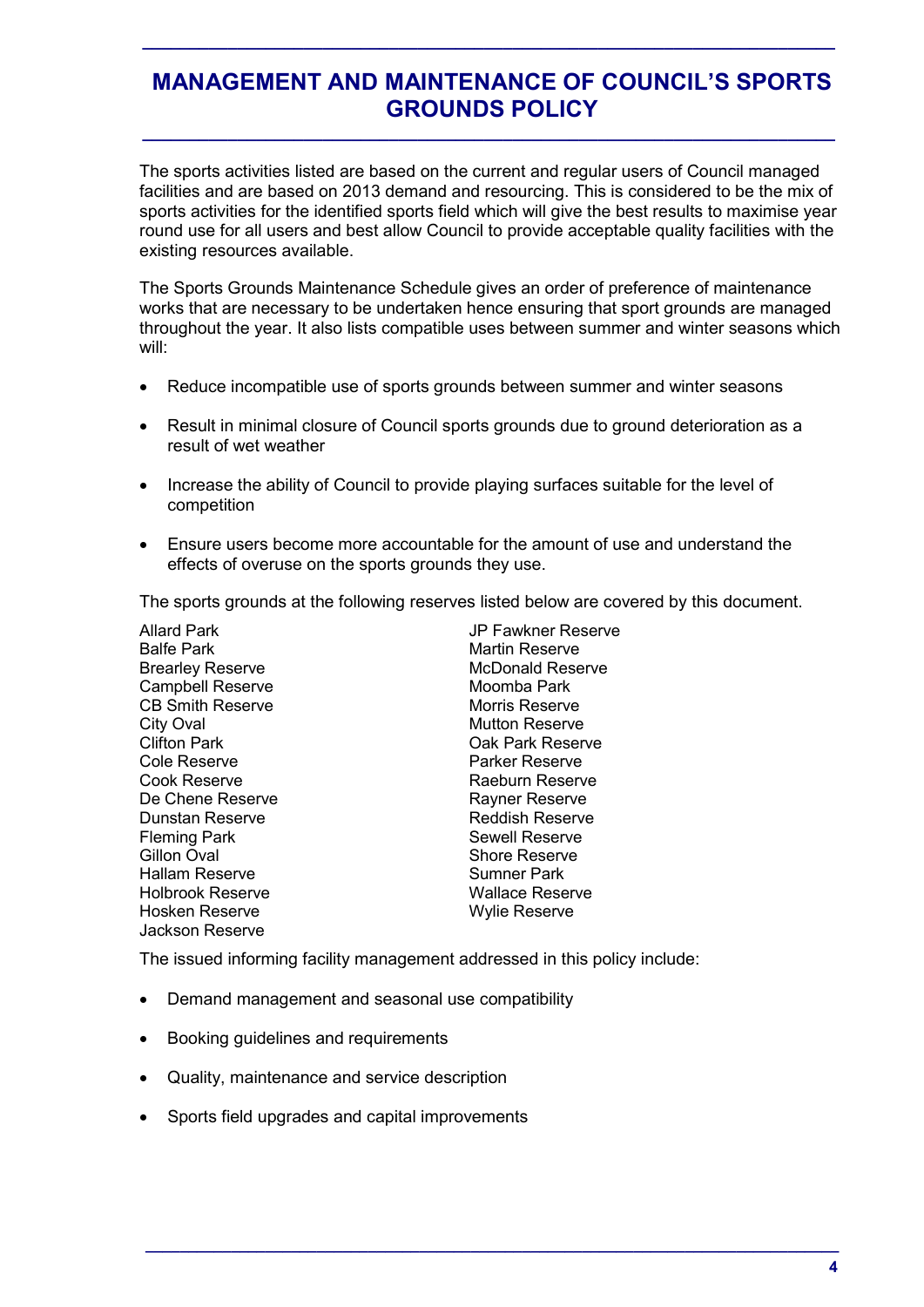**\_\_\_\_\_\_\_\_\_\_\_\_\_\_\_\_\_\_\_\_\_\_\_\_\_\_\_\_\_\_\_\_\_\_\_\_\_\_\_\_\_\_\_\_\_\_\_\_\_\_\_\_\_\_\_\_\_\_\_\_\_\_\_\_\_\_\_\_\_\_\_\_\_** 

**\_\_\_\_\_\_\_\_\_\_\_\_\_\_\_\_\_\_\_\_\_\_\_\_\_\_\_\_\_\_\_\_\_\_\_\_\_\_\_\_\_\_\_\_\_\_\_\_\_\_\_\_\_\_\_\_\_\_\_\_\_\_\_\_\_\_\_\_\_\_\_\_\_** 

#### **Booking guidelines and requirements**

Council receives requests for bookings on a seasonal, annual and casual basis. At times there are clashes between various user groups. It is considered important that strategies are established which give clear guidance to potential users on their likelihood of success when making an application for a sports field. The following factors will guide the availability of sports grounds:

- Facilities are available for 22 weeks in the summer season from the first weekend in October to the second weekend in March.
- Facilities are available for 22 weeks for the winter season from the first weekend in April to the last weekend in August.
- Sports grounds are closed at the end of March for 2 weeks and in September for 4 weeks for season change over and annual oval renovation works.
- There is a 2 week break in the summer season over the Christmas/New Year period.
- Seasonal and annual allocations have priority use over casual users
- Priority is to be given to schools and Sports clubs based within the City of Moreland.
- Consideration will be given to future bookings and the impact that additional or casual bookings may have on the quality of facilities for regular users
- Clubs are required to submit seasonal competition fixtures to Council once confirmed by Sports Associations to allow for possible bookings by other user groups if a sports field is not required (i.e. away games)
- Council will seek to maximise the use of any given sports field, keeping in mind the maximum hours of play possible without risking ground deterioration

Finals are not included in the seasonal allocations, however, the sports field and pavilion used by the seasonal user for training requirements will be provisionally reserved in the name of the seasonal user for the finals. Recreation Services must receive application for finals booking from the relevant Sports Association. If applications are not received, sports field renovation works for the following season will commence at the conclusion of the allocated period.

#### **Potential usage levels**

Sports field usage capacity is defined as the number of hours of use that a surface can sustain before it deteriorates to a point where short term recovery is not achievable. Sports grounds have been classified into three broad categories with each type having an estimated usage capacity.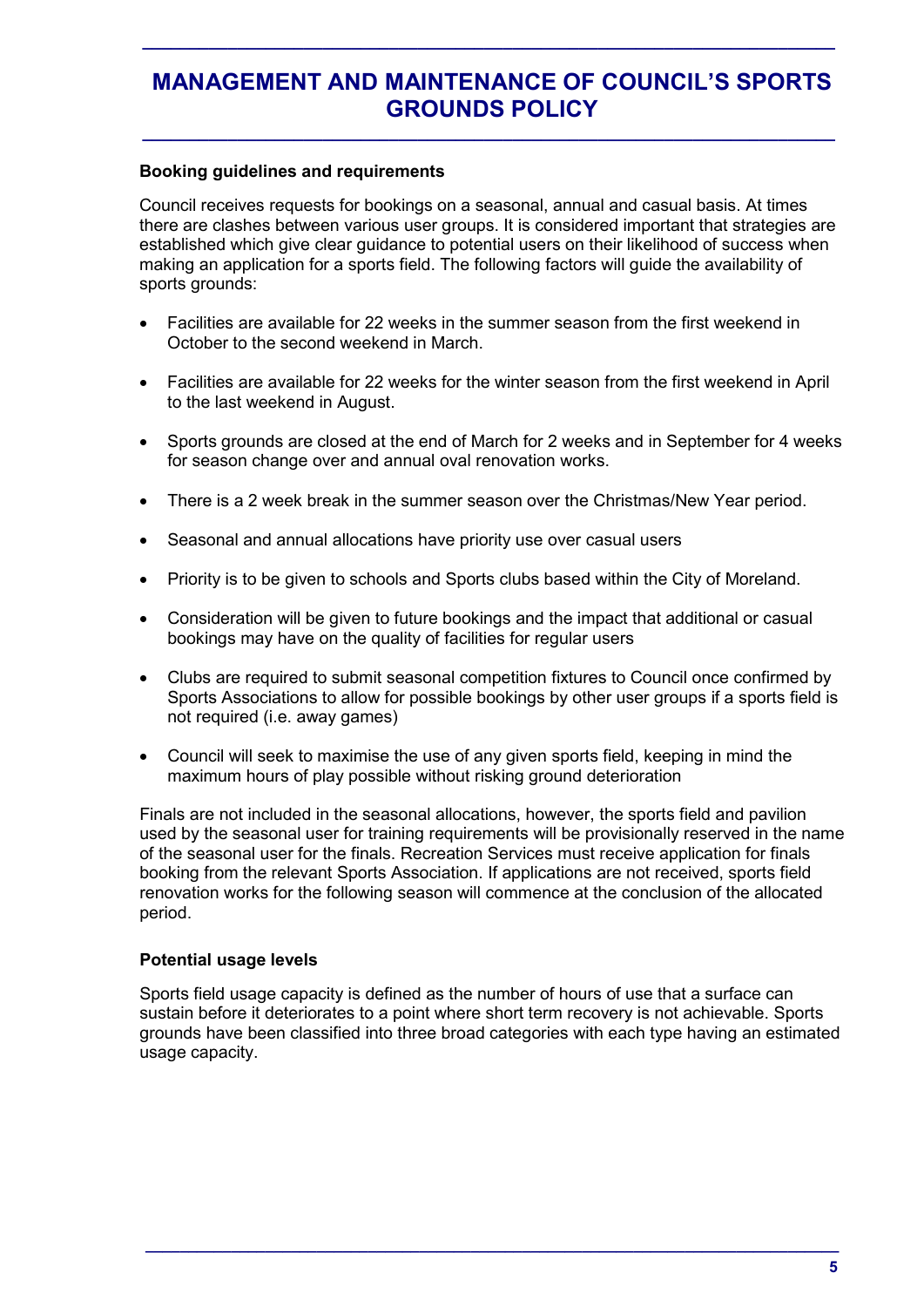**\_\_\_\_\_\_\_\_\_\_\_\_\_\_\_\_\_\_\_\_\_\_\_\_\_\_\_\_\_\_\_\_\_\_\_\_\_\_\_\_\_\_\_\_\_\_\_\_\_\_\_\_\_\_\_\_\_\_\_\_\_\_\_\_\_\_\_\_\_\_\_\_\_** 

**\_\_\_\_\_\_\_\_\_\_\_\_\_\_\_\_\_\_\_\_\_\_\_\_\_\_\_\_\_\_\_\_\_\_\_\_\_\_\_\_\_\_\_\_\_\_\_\_\_\_\_\_\_\_\_\_\_\_\_\_\_\_\_\_\_\_\_\_\_\_\_\_\_** 

| <b>Sports Field Construction Type</b>                                                                                                                                  | <b>Usage Capacity</b>               |
|------------------------------------------------------------------------------------------------------------------------------------------------------------------------|-------------------------------------|
| Full drainage system over entire field<br>Automatic irrigation system<br>Domed or two-way fall<br>Couch over-sown with ryegrass<br>Warm season - Full conversion       | High<br>21 to 25 hours per week     |
| Some strategic drainage where required<br>Automatic irrigation system<br>Use of existing topsoil<br>Two-way or one-way fall<br>Couch or kikuyu over-sown with ryegrass | Moderate<br>11 to 20 hours per week |
| Some strategic drainage where required<br>No irrigation<br>Use of existing topsoil<br>One-way fall<br><b>Single Cool Season Grass Varieties</b>                        | Low<br><10 hours per week           |

The quoted usage capacities are the potential maximum hours of use which includes match play, training and casual use and will be modified by weather conditions, type of sport played, time of year, surface conditions (cover, turf-type, compaction etc.) and the level of maintenance.

In practice the actual usage of many sports grounds often exceeds the recommended usage capacity due to the ever-increasing demand for sports facilities. However the surface quality of these sports grounds will continuously be monitored and cannot be guaranteed should recommended usage hours be exceeded.

#### **Pre season and out of season bookings requests**

Council receives many requests from sports clubs for pre season and out of season bookings for training and trial matches.

Within this policy there is a maintenance requirement in relation to annual sports field closures at the changeover of seasons. These closure periods are necessary to undertake annual maintenance and restoration works. These works are done at the most appropriate time of year to make the most of the summer growing season. This delivers the best results for annual sports field renovation works and, in turn, a positive impact on the quality of the playing surface for all users throughout the year. Booking of sports grounds for preseason training and trial matches may be accepted if:

- Ground conditions are acceptable
- The 'in season' sport does not require the use of the sports field
- Maintenance activities are not programmed
- The intensity of use will not impact on the recently completed works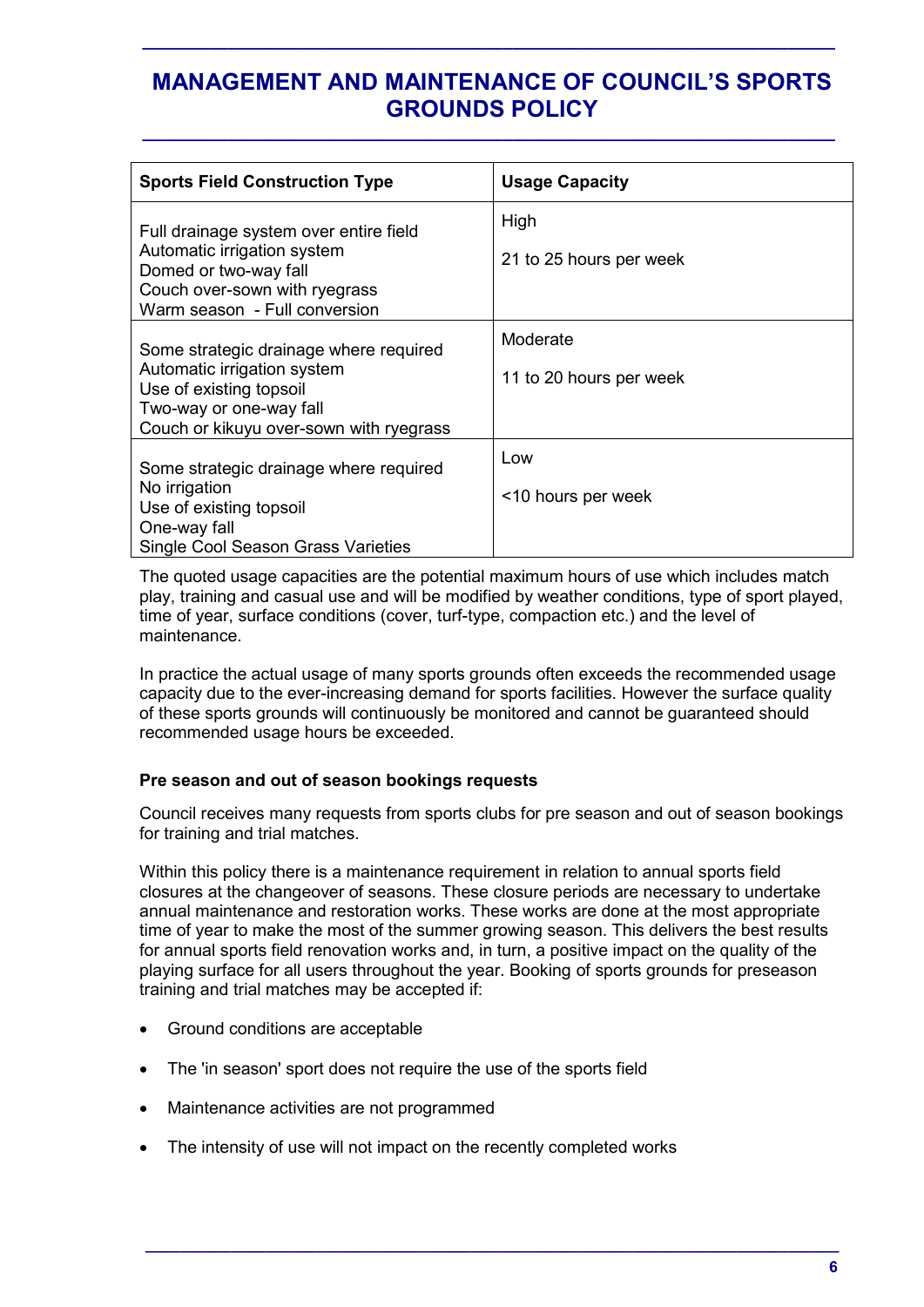**\_\_\_\_\_\_\_\_\_\_\_\_\_\_\_\_\_\_\_\_\_\_\_\_\_\_\_\_\_\_\_\_\_\_\_\_\_\_\_\_\_\_\_\_\_\_\_\_\_\_\_\_\_\_\_\_\_\_\_\_\_\_\_\_\_\_\_\_\_\_\_\_\_** 

**\_\_\_\_\_\_\_\_\_\_\_\_\_\_\_\_\_\_\_\_\_\_\_\_\_\_\_\_\_\_\_\_\_\_\_\_\_\_\_\_\_\_\_\_\_\_\_\_\_\_\_\_\_\_\_\_\_\_\_\_\_\_\_\_\_\_\_\_\_\_\_\_\_** 

Requests will be considered on a case by case and season by season basis. It needs to be noted that in many instances it will not be known if a sports field will be available for pre season trial matches until two weeks before the end of the relevant season. This is because the 'in season' sports may be involved in finals matches and the amount of end of season maintenance required will not be known until towards the end of the current season.

#### **Quality, safety and service description**

The ability of Council to provide safe playing grounds of a suitable quality for competition levels, and to maintain acceptable quality of playing surfaces is an important factor to consider. The type of use, age of users and intensity of use, level of competition and compatibility between the varieties of users is a major factor in Council being able to provide sports grounds which meet acceptable standards. Council has an allocated annual budget for playing field maintenance works. The following strategies are implemented in an effort to achieve parity between acceptable levels of service (quality), safe playing surfaces and available resources:

- A programmed approach to sports field maintenance based on a 3-tiered hierarchy
- To have a set specification covering sports field maintenance to appropriate quality standards within the budget allocation by Council. This specification will be reviewed prior to each season.
- To have a program of sports field renovations achievable within existing budget allocations.
- Sports grounds are closed for the last 2 weeks of March and 4 weeks in September for seasonal changeover and annual restoration works. No forward bookings for use of the playing surfaces will be taken for these periods.
- Watering systems will be used at all sports grounds and maintained as appropriate considering any water restrictions enforced by Melbourne Water.
- Sub-soil drainage systems are to be used and maintained as appropriate and installed where necessary.
- Cricket covers to be used on turf wickets in winter as well as summer to minimise damage to the turf wicket tables in wet conditions.
- Maintenance needs for sports grounds will be prioritised over requests for access from casual hirers.
- Capital works and ground reconstructions to be undertaken as required and according to available budget

#### **Capital improvements and upgrades**

The strategies identified above are intended to optimise the use of the existing facilities. Capital improvements to Council's sports grounds may permit extended and additional use. Permitted developments and capital improvements are identified in plans of management for public reserve areas which include Council sports grounds.